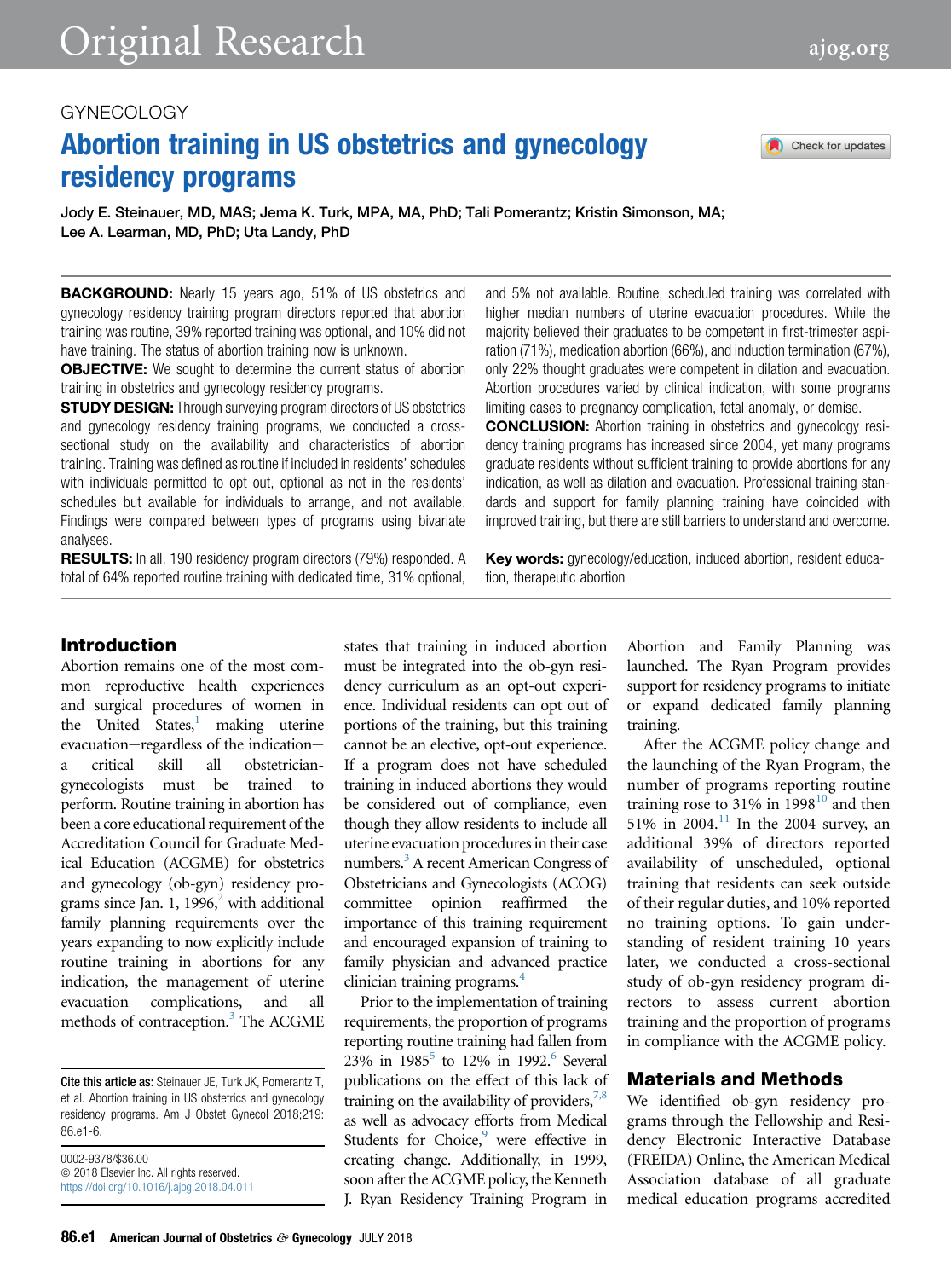# AJOG at a Glance

## Why was this study conducted?

To describe abortion training in US obstetrics and gynecology residency training programs in 2014. This was last surveyed in 2004, when 51% of program directors reported abortion training to be routine, 39% elective, and 10% not available.

## Key findings

In all, 64% of programs provide routine training with dedicated time, 31% have optional abortion training, and 5% do not make abortion training available. Routine training was correlated with higher numbers of uterine evacuation procedures.

#### What does this add to what is known?

This study provides the current status of abortion training in the United States.

by the ACGME, for which a login was required.<sup>12</sup> We then contacted all 242 residency program directors (the number of programs as of 2013) via listed email addresses within FREIDA Online with an invitation to participate in an online survey. A prenotification letter, an invitation letter, and up to 3 email reminders were sent from February 2014 through April 2014. In October 2014, a paper survey with self-addressed envelopes and a \$25 gift card were sent to the remaining nonrespondents to the addresses listed in FREIDA Online. Data were deidentified once it was noted that the director responded. The University of California, San Francisco, institutional review board considered the study exempt because there was minimal risk to participants.

Surveys consisted of 74 multiplechoice, open-ended, and quantitative questions including many asked in prior surveys. $11$  We collected data about the training programs including location, size, program type, and affiliation with the Ryan Program. We asked directors to describe the availability and details of training in abortion, meant to be interpreted as induced abortion, consistent with ACGME requirements. We asked directors to categorize the abortion training as routine, optional, and not available in 1 question consistent with previous studies:  $5,6,10,11$  routineautomatically included in a resident's schedule, with an opt-out provision; optional-training that is not part of the rotation schedule but residents can choose to opt in, either at the teaching hospital or through a relationship with a freestanding clinic; and none-where abortion training is not available in any way as part of the residency program's curriculum. We separately asked if there was dedicated time for training, either as a distinct rotation or integrated into another rotation and then combined this with the categorization question to label the training as routine, optional, or not available. We did this as a quality-control measure to ensure that routine training included only programs with scheduled training.

Training details included structure and expectations, abortion techniques, average numbers done by residents and for which indications, the proportion of residents that participate, and location of clinical training sites. For secondtrimester procedures, we also asked about the gestational age to which residents were trained, and the proportion of residents trained to competency at different gestational age ranges. To understand whether there were specific limitations on clinical indications, we separately asked about for which indications residents are trained in. We did not collect any information about the residency program director.

All statistical analyses were conducted with STATA/IC statistical software, Version 12.0 (StataCorp, College Station, TX) with a P value  $\leq$ .05 considered statistically significant. Frequencies were calculated for all variables, and bivariate analyses were performed for residency region, residency faith affiliation, all uterine evacuation methods, and residency review committee training requirements vs status of integrated abortion training.

# **Results** Program characteristics

In all, 190 (79%) residency program directors responded, with 83% submitting surveys online and 17% via paper. As reported in [Table 1,](#page-2-0) of programs, 14% had a faith affiliation, and one third were affiliated with the Ryan Program at the time of the survey. Programs were fairly equally distributed in all regions of the United States. Nonrespondents were more likely to be in the Northeast (42% vs 30%) and the South (38% vs 30%), and less likely to be from the Midwest (17% vs 23%) and the West (2% vs 17%),  $(P = .02)$ . In addition, while 35% of respondents were Ryan Programs, only 10% of nonrespondents were Ryan Programs ( $P = .00$ ).

Using the program directors' initial categorizations of training, consistent with the language in previous surveys, 80% reported routine, 15% optional, and 5% no abortion training. Using the additional confirmatory question of scheduled time for abortion training to establish routine training, 64% (121) of programs had routine training with dedicated time, 31% (59) optional, and 5% (10) not available. Programs in the South were less likely to have routine training than programs in other regions ( $P = .04$ ). The majority (90%) believed their training met the obgyn review committee abortion training requirement, some were unsure (5%), and of the 9 that reported that it did not, 7 had been cited by the review committee for inadequate training (6 with optional training and 1 with no training).

# Training details

Nearly all program directors reported that residents have some training in uterine evacuation procedures, although the circumstances for the evacuation varied depending on the type of training, hospital policies, and types of clinical presentation: 99% in medication abortion, 93% in firsttrimester aspiration abortion, 90% in dilation and evacuation (D&E), and 97% in induction termination [\(Table 2](#page-3-0)). Directors reported that residents do a median of 12 medication abortions by the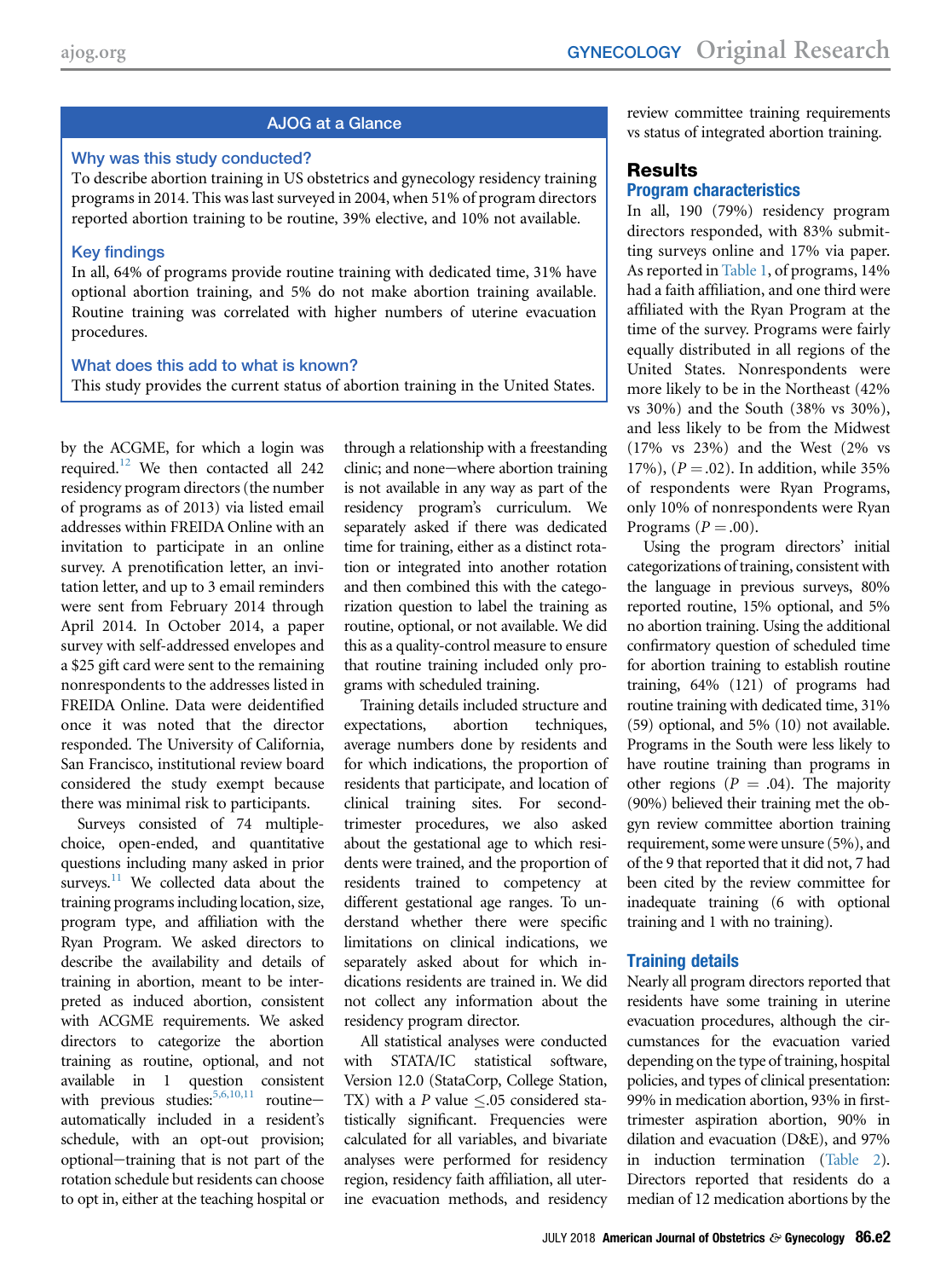#### <span id="page-2-0"></span>TABLE 1

US obstetrics and gynecology residency characteristics

| Variable                                                          | Total, $n = 190$ |  |  |
|-------------------------------------------------------------------|------------------|--|--|
| Region                                                            |                  |  |  |
| Northeast <sup>a</sup>                                            | 57 (30%)         |  |  |
| Southb                                                            | 57 (30%)         |  |  |
| Midwest <sup>c</sup>                                              | 43 (23%)         |  |  |
| West <sup>d</sup>                                                 | 31 (17%)         |  |  |
| <b>Faith affiliation</b>                                          | 26 (14%)         |  |  |
| Ryan Program affiliation                                          | 65 (34%)         |  |  |
| Abortion training type                                            |                  |  |  |
| Routine, defined by dedicated time in schedule                    | 121 (64%)        |  |  |
| Optional, no dedicated time but residents can arrange<br>training | 59 (31%)         |  |  |
| None                                                              | 10 (5%)          |  |  |
| Residents                                                         | 22 (20)          |  |  |
| Values are n (%) or mean (median).                                |                  |  |  |

Connecticut, Maine, Massachusetts, New Hampshire, Rhode Island, Vermont, New Jersey, New York, Pennsylvania; <sup>b</sup> Delaware, Florida, Georgia, Maryland, North Carolina, South Carolina, Virginia, District of Columbia, West Virginia, Alabama, Kentucky, Mississippi, Tennessee, Arkansas, Louisiana, Oklahoma, Texas; <sup>ca</sup>lllinois, Indiana, Michigan, Ohio, Wisconsin,<br>Iowa, Kansas, Minnesota, Missouri, Nebraska, North Dakota, South Dakota; <sup>d</sup> Arizona, Colorado, Idah New Mexico, Utah, Wyoming, Alaska, California, Hawaii, Oregon, Washington.

Steinauer et al. Abortion training in US ObGyn residency programs. Am J Obstet Gynecol 2018.

end of residency, 27 first-trimester aspirations, 4 D&Es, and 9 induction terminations. The proportion of directors that reported all graduating residents to be fully competent to provide each uterine evacuation technique independently were: 66% medication abortions; 71% firsttrimester aspiration abortion; 22% D&Es to 17 weeks', 6 days' gestational duration (directors were asked to choose from a list of gestational durations); and 67% induction terminations. Routine status varied by geographic region, with those in the West more likely and those in the South less likely to have routine training.

Directors at programs with routine training were more likely to report resident competence in first-trimester aspiration abortion and second-trimester D&E, with higher numbers reported for each than by directors at programs with optional training. We also found differences in the indications for uterine evacuation procedures by training status. Programs with optional or no training were more likely to report that the types of evacuation procedures were done only for pregnancy complications and

pregnancy loss ( $P < .01$ ) or only in cases of pregnancy loss ( $P < .01$ ) than programs with routine training. For example, 40% of medication abortions at programs with no training were done only in settings of pregnancy loss, indicating that their residents' experience is likely primarily for medical management of early pregnancy loss rather than termination of pregnancy for other indications.

Overall, directors reported that a median of 75% of residents fully participated in the abortion training, 10% partially participated, and 3.5% opted out of abortion training. Full participation ranged from 0-100%. Participation varied by type of training as well: programs with routine training reported a median of 79% of fully participating residents, while those with optional training reported 45% ( $P < .01$ ).

In general, directors reported that 82% of residents rank the family planning rotation higher than other outpatient gynecology rotations. In 63% of all programs, abortion training is routinely discussed during the interview process

for residency application, and 50% reported that the departments' ability to offer training in abortion makes the program more desirable to applicants.

## Comment

We found that integrated abortion training has increased since the previous survey in 2004, with a solid majority of programs offering routine training included in residents' schedules. Additionally, optional training has decreased, as has the number of programs offering no training. In contrast to previous surveys we applied a requirement for dedicated time in the schedule, either as a distinct rotation or integrated into another rotation, to be considered routine training. While this possibly underestimates the change from 2004 through 2014, it gives us a more accurate estimate of routine training prevalence, which can be used to guide training efforts and future research.

A number of factors may be responsible for these significant changes in resident education: implementation of ACGME requirements for routine abortion training, outreach and support for launching formal family planning rotations through the Kenneth J. Ryan Residency Training Program in Abortion and Family Planning, increased $13$  faculty expertise in abortion and contraception through these increased training opportunities as well as the Fellowship in Family Planning,<sup>10</sup> and a heightened awareness among a new generation of residents about their role in providing safe access to abortion from exposure to groups such as Medical Students For Choice during medical school.<sup>[9](#page-5-0)</sup> Further, professional organizations such as ACOG recognize family planning as an important aspect of medical care and include it in core clinical training content. $4$  Interestingly, we found no difference in training by institutional religious affiliation, which conflicts with some studies of faith-based training.<sup>[14](#page-5-0)</sup> This may indicate programs' efforts to establish relationships with secular hospitals or clinics to meet the ACGME requirement,  $15,16$  and is an area warranting future research.

While almost all programs surveyed report some training in alignment with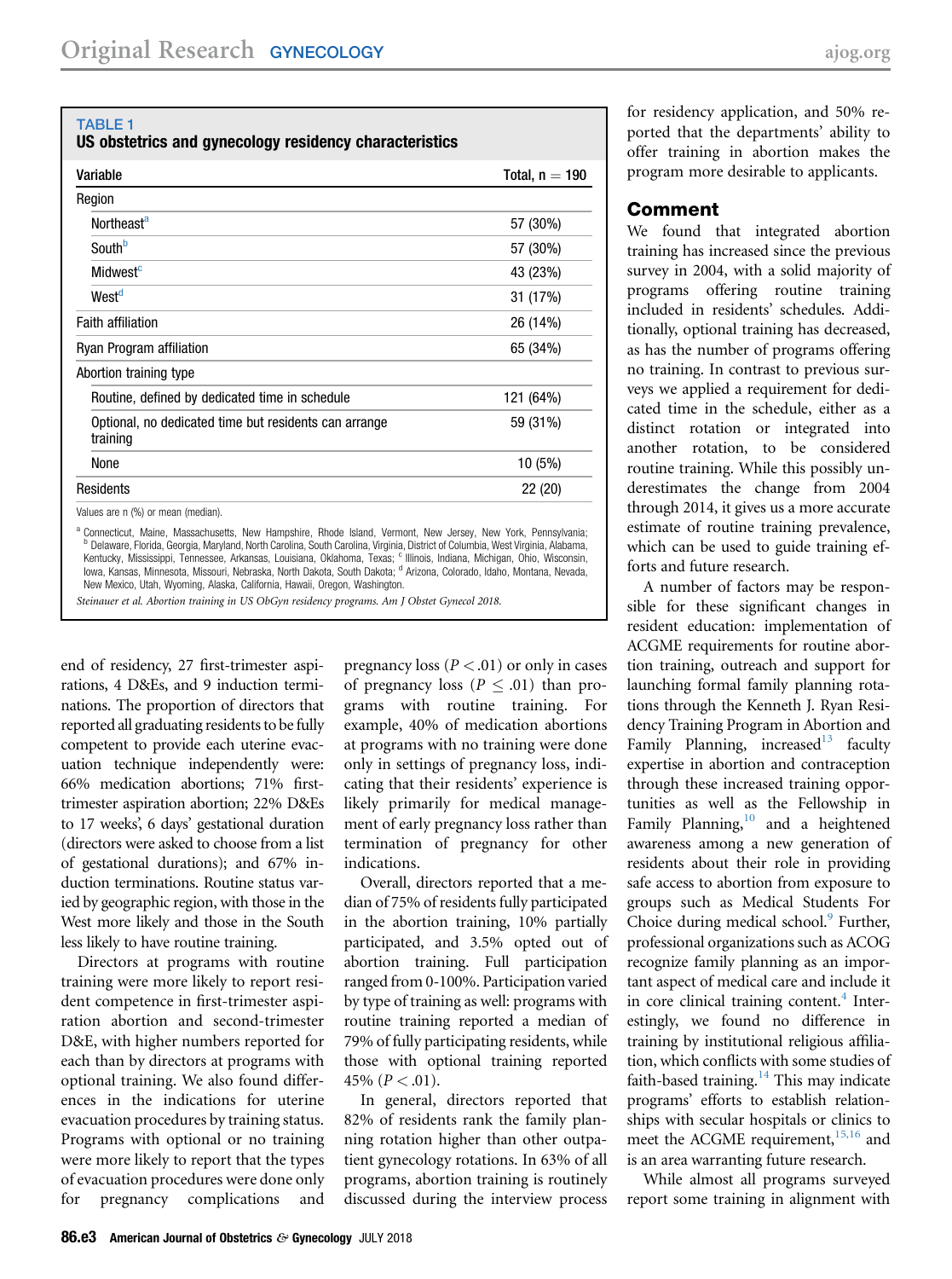# <span id="page-3-0"></span>TABLE 2

# US obstetrics and gynecology residency program characteristics, by status of integrated abortion training

| <b>Variables</b>                                                                             | Total,<br>$n = 190$ | Routine,<br>$n = 121$ | Optional,<br>$n = 59$ | None,<br>$n = 10$ | Pvalue      |
|----------------------------------------------------------------------------------------------|---------------------|-----------------------|-----------------------|-------------------|-------------|
| US region of residency program                                                               |                     |                       |                       |                   |             |
| Northeast <sup>a</sup>                                                                       | 57 (30)             | 40 (33)               | 16 (28)               | 1(10)             | .26         |
| Southb                                                                                       | 57 (30)             | 29 (24)               | 23(40)                | 5(50)             | .04         |
| Midwest <sup>c</sup>                                                                         | 44 (23)             | 26 (22)               | 15(26)                | 2(20)             | .80         |
| West <sup>d</sup>                                                                            | 31(16)              | 25(21)                | 4(7)                  | 2(20)             | .06         |
| Faith affiliation of residency program                                                       |                     |                       |                       |                   |             |
| Nonreligious, vs religiously affiliated programs                                             | 161 (86)            | 106 (90)              | 47 (81)               | 8(80)             | .30         |
| Uterine evacuation procedures<br><b>Medication abortion</b>                                  |                     |                       |                       |                   |             |
| Residents receive some training                                                              | 188 (99)            | 120 (99)              | 58 (98)               | 10 (100)          | .82         |
| For all indications                                                                          | 122 (64)            | 101 (83)              | 20 (34)               | 1(10)             | .00         |
| Only for pregnancy complications or pregnancy loss                                           | 48 (25)             | 14 (12)               | 29 (49)               | 5(50)             | .00         |
| Only for pregnancy loss                                                                      | 18(9)               | 5(4.1)                | 9(15)                 | 4(40)             | .00         |
| No. done, mean (median)                                                                      | 20(13.5)            | 21.3(15)              | 16.7(10)              | 24.4 (15)         | .36         |
| Proportion of directors who<br>report all residents are competent at graduation              | 120 (66)            | 78 (67)               | 34 (60)               | 8(80)             | .38         |
| First-trimester aspiration abortion                                                          |                     |                       |                       |                   |             |
| Residents receive some training                                                              | 177 (93)            | 114 (94)              | 53 (90)               | 10 (100)          | .37         |
| For all indications                                                                          | 118 (62)            | 98 (81)               | 20(34)                | 0(0)              | .00         |
| Only for pregnancy complications or pregnancy loss                                           | 40 (21)             | 11(9.1)               | 23 (39)               | 6(60)             | .00         |
| Only for pregnancy loss                                                                      | 19 (10)             | 5(4.1)                | 10(17)                | 4(40)             | .00         |
| No. done, mean (median)                                                                      | 29.2 (35)           | 41.3 (30)             | 22.0 (20)             | 28.9 (35)         | .00.        |
| Proportion of directors who report<br>all residents are competent at graduation              | 124 (71)            | 78 (70)               | 38 (73)               | 8(80)             | .74         |
| Second-trimester dilation and evacuation                                                     |                     |                       |                       |                   |             |
| Residents receive some training                                                              | 171 (90)            | 115 (95)              | 47 (80)               | 9(90)             | .01         |
| For all indications                                                                          | 95 (50)             | 83 (69)               | 12(20.3)              | 0(0)              | .00         |
| Only for pregnancy complications or fetal demise                                             | 63 (33)             | 29 (24)               | 29 (49)               | 5(50)             | .00         |
| Only for fetal demise                                                                        | 13(7)               | 3(2.5)                | 6(10)                 | 4(40)             | .00         |
| No. done, mean (median)                                                                      | 11.2(5)             | 13.9(10)              | 5.6(4)                | 5.3(2)            | .00         |
| Proportion of directors who report all<br>residents are competent at graduation:             |                     |                       |                       |                   |             |
| To 17 6/7 wk                                                                                 | 36 (22)             | 24 (22)               | 11(23)                | 1(11)             | .71         |
| To 19 6/7 wk                                                                                 | 9(6)                | 9(8.4)                | 0(0)                  | 0(0)              | .86         |
| To 21 6/7 wk                                                                                 | 1(1)                | 1(0.9)                | 0(0)                  | 0(0)              | .78         |
| Second-trimester induction termination                                                       |                     |                       |                       |                   |             |
| Residents receive some training                                                              | 185 (97)            | 118 (98)              | 57 (97)               | 10 (100)          | .81         |
| For all indications                                                                          | 61 (32)             | 56 (46)               | 5(8.5)                | 0(0)              | .00         |
| Only for pregnancy complications or fetal demise                                             | 104 (55)            | 53 (44)               | 45 (76)               | 6(60)             | .00         |
| Only for fetal demise                                                                        | 20(11)              | 9(7.4)                | 7(12)                 | 4(40)             | .01         |
| Steinauer et al. Abortion training in US ObGyn residency programs. Am J Obstet Gynecol 2018. |                     |                       |                       |                   | (continued) |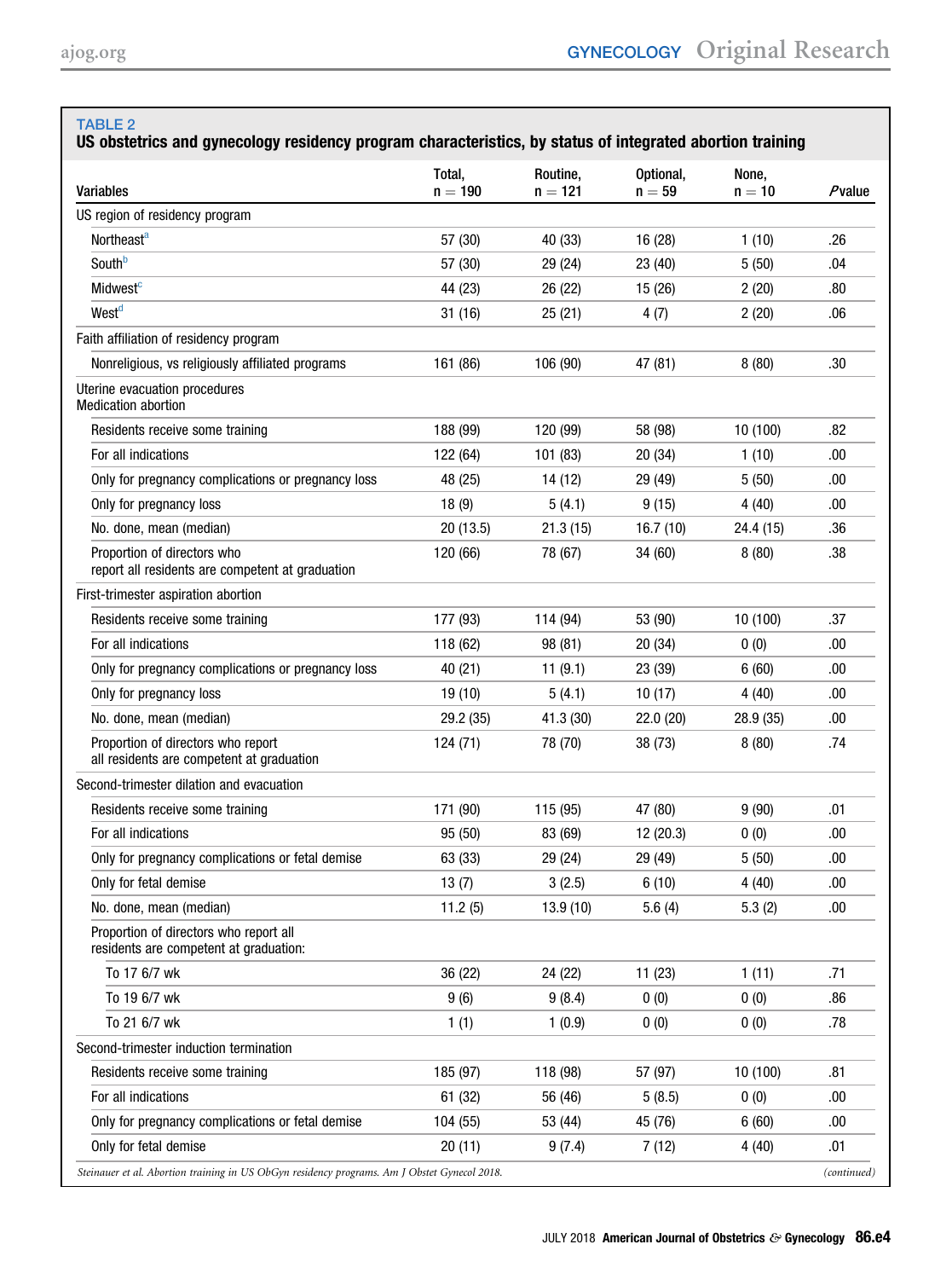## <span id="page-4-0"></span>TABLE 2

US obstetrics and gynecology residency program characteristics, by status of integrated abortion training (continued)

| Variables                                                                       | Total,<br>$n = 190$ | Routine.<br>$n = 121$ | Optional,<br>$n = 59$ | None,<br>$n = 10$ | $P$ value |
|---------------------------------------------------------------------------------|---------------------|-----------------------|-----------------------|-------------------|-----------|
| No. done, mean (median)                                                         | 16.2(10)            | 18.3(10)              | 11.8(10)              | 12.6(10)          | .05       |
| Proportion of directors who report<br>all residents are competent at graduation | 110 (67)            | 70 (65)               | 31(65)                | 9(90)             | .27       |
| Obstetrics and gynecology review<br>committee training requirements             |                     |                       |                       |                   |           |
| Report that they meet review<br>committee requirement for abortion training     | 158 (90)            | 113 (97)              | 41 (84)               | 4(40)             | .00       |
| Had been cited by review<br>committee for not meeting requirement               | 7(4)                | 0(0)                  | 6(10)                 | 1(10)             | .02       |

Values are n (%) unless otherwise specified.

<sup>a</sup> Connecticut, Maine, Massachusetts, New Hampshire, Rhode Island, Vermont, New Jersey, New York, Pennsylvania; <sup>b</sup> Delaware, Florida, Georgia, Maryland, North Carolina, South Carolina, Virginia, District of Columbia, West Virginia, Alabama, Kentucky, Mississippi, Tennessee, Arkansas, Louisiana, Oklahoma, Texas; <sup>c Illinois, Indiana, Michigan, Ohio, Wisconsin, Iowa, Kansas, Minnesota,</sup> Missouri, Nebraska, North Dakota, South Dakota; <sup>d</sup> Arizona, Colorado, Idaho, Montana, Nevada, New Mexico, Utah, Wyoming, Alaska, California, Hawaii, Oregon, Washington. Steinauer et al. Abortion training in US ObGyn residency programs. Am J Obstet Gynecol 2018.

ACGME requirements, it is still optional in many programs. In accordance with our findings that routine status correlated with estimates of procedures done for uterine aspiration and D&E, other studies have also demonstrated that routine integration of family planning training is correlated with more skills in contraception and pregnancy options counseling, ultrasound, intrauterine device and implant placement, and uterine evacuation procedures, and higher selfassessed competence in these skills.<sup>[13,17,18](#page-5-0)</sup> Routine training also increases the odds that graduates will provide comprehensive care of women's reproductive health needs, including outpatient and medical management of early pregnancy loss and integration of abortion care in practice. $17,19$ 

While program directors report the majority of residents to be fully competent in some uterine evacuation techniques, our findings indicate that circumstances under which the residents acquired or will be capable to practice these skills may be limited. For example, some programs report that techniques are only taught in limited settings: 10% of programs teach medication abortion only in setting of early pregnancy loss, suggesting that residents in these programs do not learn to do options counseling for an unintended pregnancy or to administer and manage protocols of mifepristone and

misoprostol. Uterine evacuation by D&E is apparently not as commonly taught as induction, and if so, only to the 17th week of gestation. Perhaps there is still a shortage of gynecologists who are competent in D&E or the hospital limits the circumstances under which secondtrimester terminations are offered. Since D&E is a complex procedure requiring a significant volume of cases, many programs fall short of training their residents to competence. Guidelines by domestic and international ob-gyn organizations (International Federation of Gynecology and Obstetrics, ACOG, Royal College of Obstetricians and Gynecologists, Society of Obstetricians and Gynecologists of Canada) state that while individual residents can opt out of doing abortions in elective circumstances they must be able to safely evacuate a uterus in the setting of emergency, and be able to manage the complications associated with uterine evacuation techniques. Thus, every resident, even if s/he does not want to do abortions outside of cases of demise, must be trained in the skills. Qualitative research of New York-based physicians identified further barriers to inclusion of abortion training including challenges associated with ob-gyn program leadership conflicts, a lack of second-trimester abortion services, the difficulties of having to coordinate your own training in programs with opt-in training, and the

antiabortion values of hospital personnel.<sup>[20](#page-5-0)</sup>

Our response rate of 79% is the highest of program director surveys thus far with response rates of 69% in 1998 $^{10}$  and 73% in  $2004$ .<sup>11</sup> Our findings might overestimate training prevalence based on the differences in response rate by region and Ryan affiliation. If we were to assume that the 21% of programs that did not respond to our survey did not have routine training, the current proportions with routine training would be 50-63%, depending on definition of routine (50% if using the more rigorous definition as we did in this analysis, or 63% if simply using the program director category). Still, program directors may have been less or more likely to respond based on their personal beliefs or training specifics in their programs. To compare our data with the prior studies' data we could have emphasized the higher proportion of 80%, but we chose to apply a more conservative dedication-having the training scheduled either in a dedicated rotation or integrated into another. However, it is likely that prior studies' estimates of prevalence overestimated the proportion with routine training, still suggesting that training has increased.

Training in uterine evacuation methods continues to increase in ob-gyn residency, and a majority of programs offer routine, regularly scheduled abortion training.